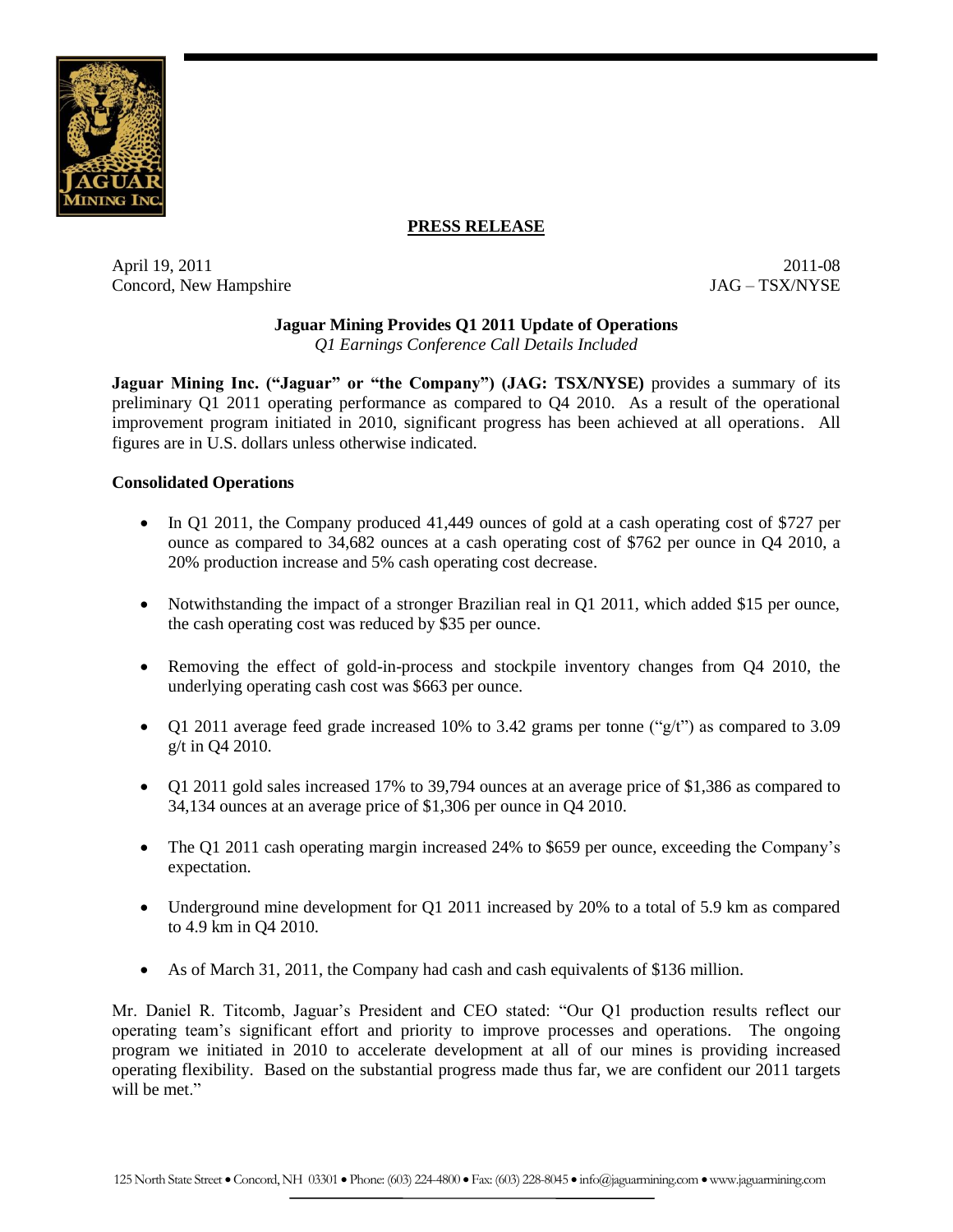## **Turmalina Operations**

- In Q1 2011, Turmalina produced 15,855 ounces of gold at a cash operating cost of \$755 per ounce as compared to 10,275 ounces at a cash operating cost of \$899 per ounce in Q4 2010, a 54% increase in ounces produced and a reduction of 16% in costs.
- Removing the effect of gold-in-process inventory changes from Q4 2010, the underlying operating cash cost was \$ 639 per ounce.
- Ore processed in Q1 2011 totaled 136,153 tonnes at an average feed grade of 4.02  $g/t$  as compared to 142,765 tonnes of ore at an average feed grade of 2.89 g/t in Q4 2010, an increase of 39% as a result of improved mine grades and better dilution control.
- Plant recovery averaged 90% in Q1 2011 as compared to 88% in Q4 2010.
- Mine development totaled 2.1 km in Q1 2011 as compared to 1.7 km during Q4 2010, an increase of 12%.

## **Paciência Operations**

- In Q1 2011, Paciência produced 12,114 ounces of gold at a cash operating cost of \$555 per ounce as compared to 13,808 ounces at a cash operating cost of \$628 per ounce in Q4 2010.
- Q1 2011 cash operating costs were reduced by 13% from Q4 2010, as a result of the previously announced decision to haul Pilar Mine ROM to the Caeté mill.
- Ore processed in Q1 2011 totaled 118,222 tonnes at an average feed grade of 3.51  $g/t$  as compared to 135,455 tonnes at an average feed grade of 3.57 g/t in Q4 2010.
- Plant recovery averaged 93% in O1 2011 as compared to 94% in O4 2010.
- Mine development totaled 2.05 km in Q1 2011 as compared to 1.5 km in Q4 2010, a 37% increase.

### **Caeté Operations Ramp-up**

- In Q1 2011, Caeté produced 13,480 ounces of gold at a cash operating cost of \$850 per ounce as compared to 10,595 ounces at a cash operating cost of \$804 per ounce in Q4 2010, a 27% increase in ounces produced.
- Q1 2011 average cash operating costs were affected during the current ramp-up stage, by processing of the remaining Roça Grande pre-operating low-grade development ore stockpile and by the stronger Brazilian real.
- Removing the effect of stockpile inventory changes, the underlying operating cash cost was \$775 per ounce.
- Ore processed in Q1 2011 totaled 166,163 tonnes at an average feed grade of 2.86  $g/t$  as compared to 156,344 tonnes at an average feed grade of 2.84 g/t in Q4 2010.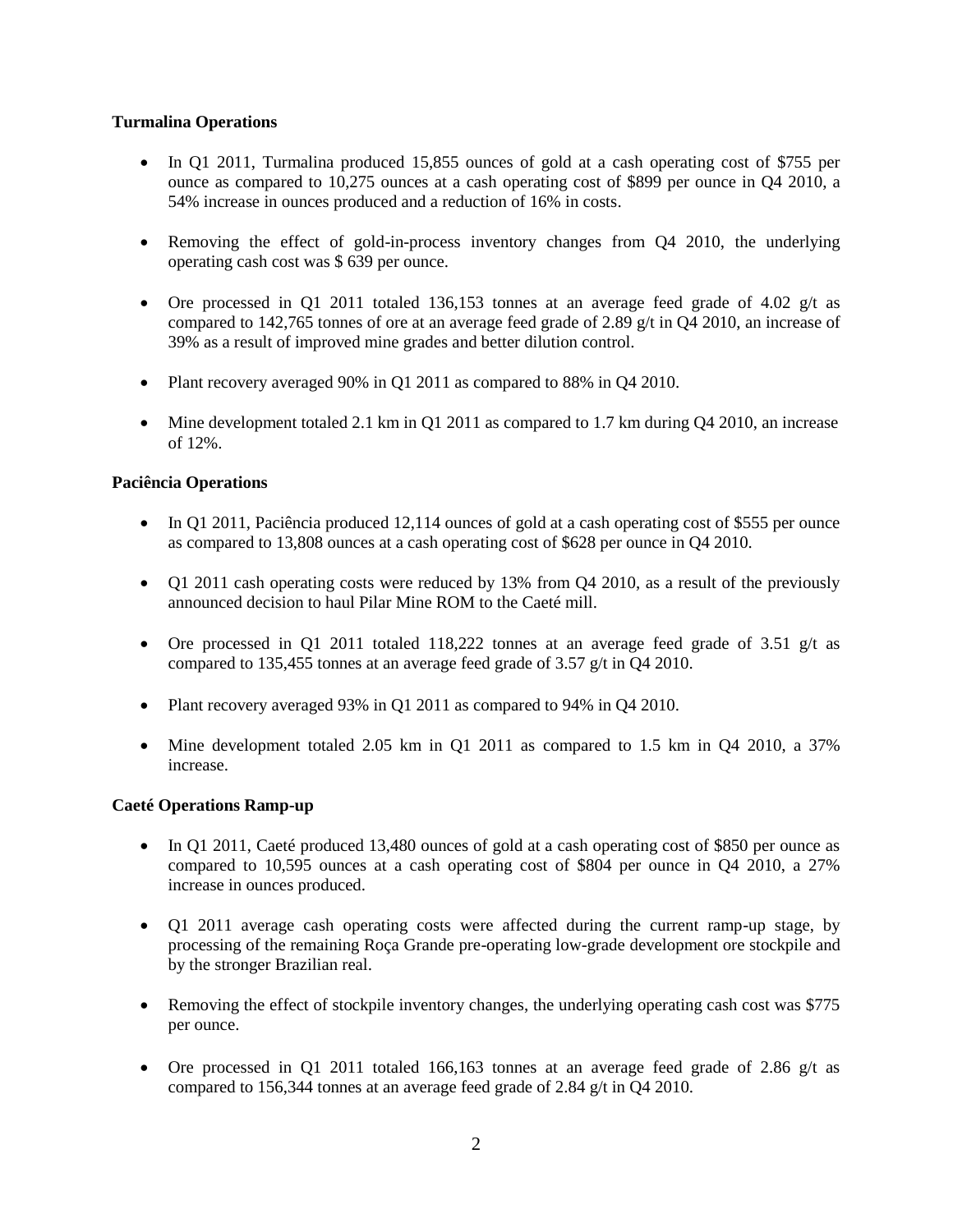- Plant recovery averaged 88% during Q1 2011 and Q4 2010.
- Mine development totaled 1.8 km in Q1 2011 as compared to 1.6 km in Q4 2010, an increase of 13%.

#### **Q1 2011 Earnings Conference Call Details**

The Company plans to release its Q1 2011 financial and operating results after the market close on May 17, 2011. The Company will hold a conference call the following morning, May 18, 2011 at 9:00 AM EDT to discuss the results. Management will reference a presentation during the conference call, which will be posted on the Company's web site after the Q1 2011 earnings press release is issued on May 17, 2011.

Conference Call Details:

| From North America: | 800-476-0592         |
|---------------------|----------------------|
| International:      | 213-416-2192         |
| Replay:             |                      |
| From North America: | 800-675-9924         |
| International:      | 213-416-2185         |
| Replay ID:          | 51811                |
| Webcast:            | www.jaguarmining.com |

#### **About Jaguar Mining**

Jaguar is a junior gold producer in Brazil with operations in a prolific greenstone belt in the state of Minas Gerais. Jaguar is also developing the Gurupi Project in northern Brazil in the state of Maranhão. Based on its development plans, Jaguar is one of the fastest growing gold producers in Brazil. The Company is actively exploring and developing additional mineral resources at its 256,300-hectare land base. Additional information is available on the Company's website at [www.jaguarmining.com.](http://www.jaguarmining.com/)

| <b>For Information:</b>                  |                           |
|------------------------------------------|---------------------------|
| <b>Investors and analysts:</b>           | <b>Media inquiries:</b>   |
| <b>Bob Zwerneman</b>                     | Valéria Rezende DioDato   |
| Vice President Corporate Development and | Director of Communication |
| Director of Investor Relations           | 603-224-4800              |
| 603-224-4800                             | valeria@jaguarmining.com  |
| bobz@jaguarmining.com                    |                           |

#### **Forward Looking Statements**

This press release contains forward-looking statements, within the meaning of the U.S. Private Securities Litigation Reform Act of 1995 and applicable Canadian securities laws, concerning the Company's objectives, such as achieving the Company's 2011 gold production target. These forward-looking statements can be identified by the use of the words "intends", "plans", "expects", "expected" and "will". Forward-looking statements involve known and unknown risks, uncertainties and other factors, which may cause the actual results, or performance to be materially different from any future results or performance expressed or implied by the forward-looking statements.

These factors include the inherent risks involved in the exploration and development of mineral properties, the uncertainties involved in interpreting drilling results and other geological data, fluctuating gold prices and monetary exchange rates, the possibility of project cost delays and overruns or unanticipated costs and expenses, uncertainties relating to the availability and costs of financing needed in the future, uncertainties related to production rates, timing of production and the cash and total costs of production, changes in applicable laws including laws related to mining